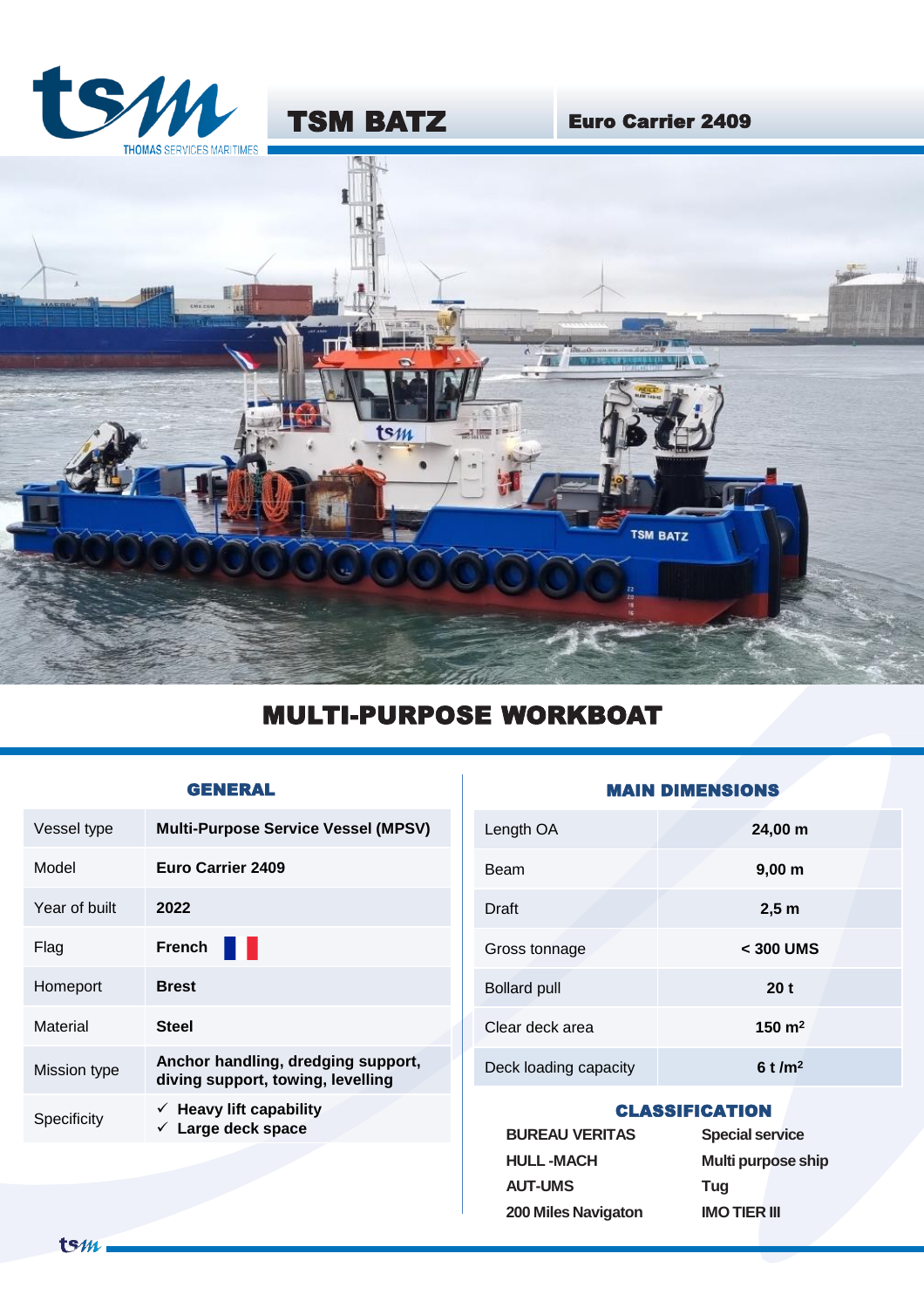

## DETAILED SPECIFICATIONS

#### CONTROL & NAVIGATION

| Magnetic<br>compass       | Cassens & Plath type 1 |
|---------------------------|------------------------|
| Satellite<br>compass      | <b>Tronsat 20</b>      |
| Echosounder               | <b>Furuno FCV-585</b>  |
| <b>DGPS</b><br>Navigation | <b>Furuno GP-170D</b>  |
| AIS                       | <b>Furuno FA-150</b>   |
| Radar                     | <b>Furuno FAR 2117</b> |
| <b>VSAT</b>               | Thalos 900mm           |
| <b>VHF</b>                | 2 x Sailor RT 6222     |
| SART                      | <b>Tronsart 20</b>     |

### PROPULSION

| Main Engines       | 2 x Volvo D16         |
|--------------------|-----------------------|
| <b>Total Power</b> | 2 x 625 kW @ 1900 rpm |
| <b>Propellers</b>  | $2 \times 1500$ mm    |
| <b>Bow truster</b> | <b>80 kW</b>          |
| Cruise speed       | 9 kts                 |
|                    |                       |

### ELECTRICAL POWER

| <b>Generator Sets</b> | 2 x Volvo D7     |
|-----------------------|------------------|
| <b>Total E-Power</b>  | 2 x 134 kVA      |
| <b>Hydraulic PP</b>   | 2 x 55 kW        |
|                       |                  |
| TANKS                 |                  |
| Fuel Oil              | $56 \text{ m}^3$ |

#### ACCOMODATION

Facilities **8 persons**

### DECK MACHINERY

| Anchor<br>Handling &<br>Towing<br>Winch | Holding force: 10 t<br>Pulling force: 50t at 1st layer<br>Hauling speed: 30 m/min to<br>$10 \text{ m/min}$ |
|-----------------------------------------|------------------------------------------------------------------------------------------------------------|
| Tugger<br>Winch                         | Pulling force: 10 t at 1st layer                                                                           |
| Plough<br>Winches                       | Pulling force: 10 t at 1st layer<br>$@12$ m/min                                                            |
| Foreship<br>crane                       | Heila HLRM 140-4SL<br>5t winch<br>25 t @ 5,79 m / 8,1 t @ 14 m                                             |
| Aftship<br>crane                        | Heila HLRM 25-4SL<br>8t @ 2,79 m / 1,4t @ 12,62 m                                                          |
| Towing pin<br>and chain<br>stopper      | 50 t SWL                                                                                                   |
| A-frame                                 | 25t                                                                                                        |
|                                         |                                                                                                            |

 $t$ s $m$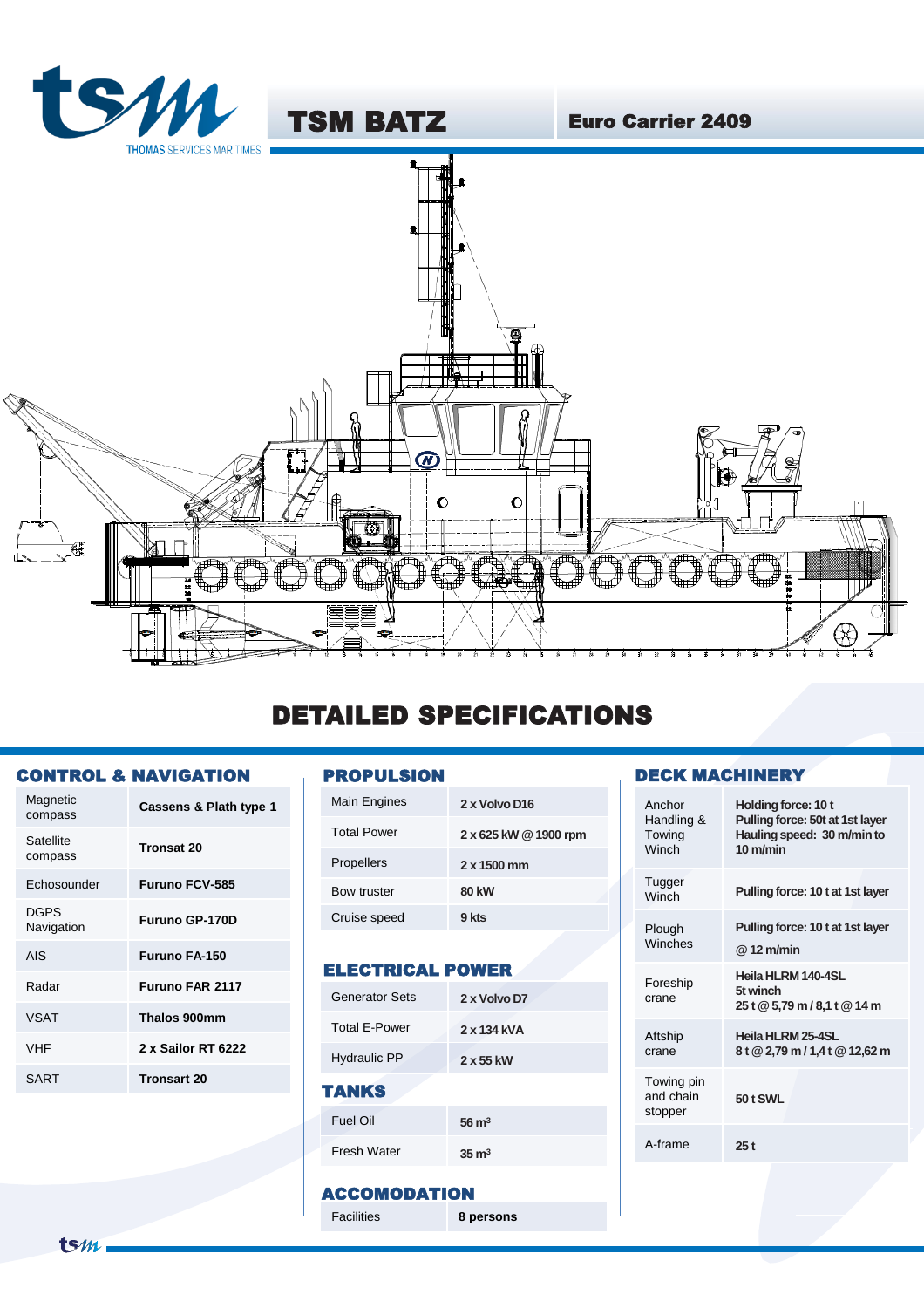





**TSM BATZ** 

**MAINDECK**  $\frac{1}{\sqrt{2}}$ Oo  $\blacksquare$ ENGINE HIMAL FAN ∤∥ n **MESS ROOM ENTRANCE** Œ Ia Ò Ф َنَّقَ  $\ddot{\mathbf{e}}$ 믧 ∐©୍ଭି Ф **OB**  $\mathbf{L}$  $\overline{1}$